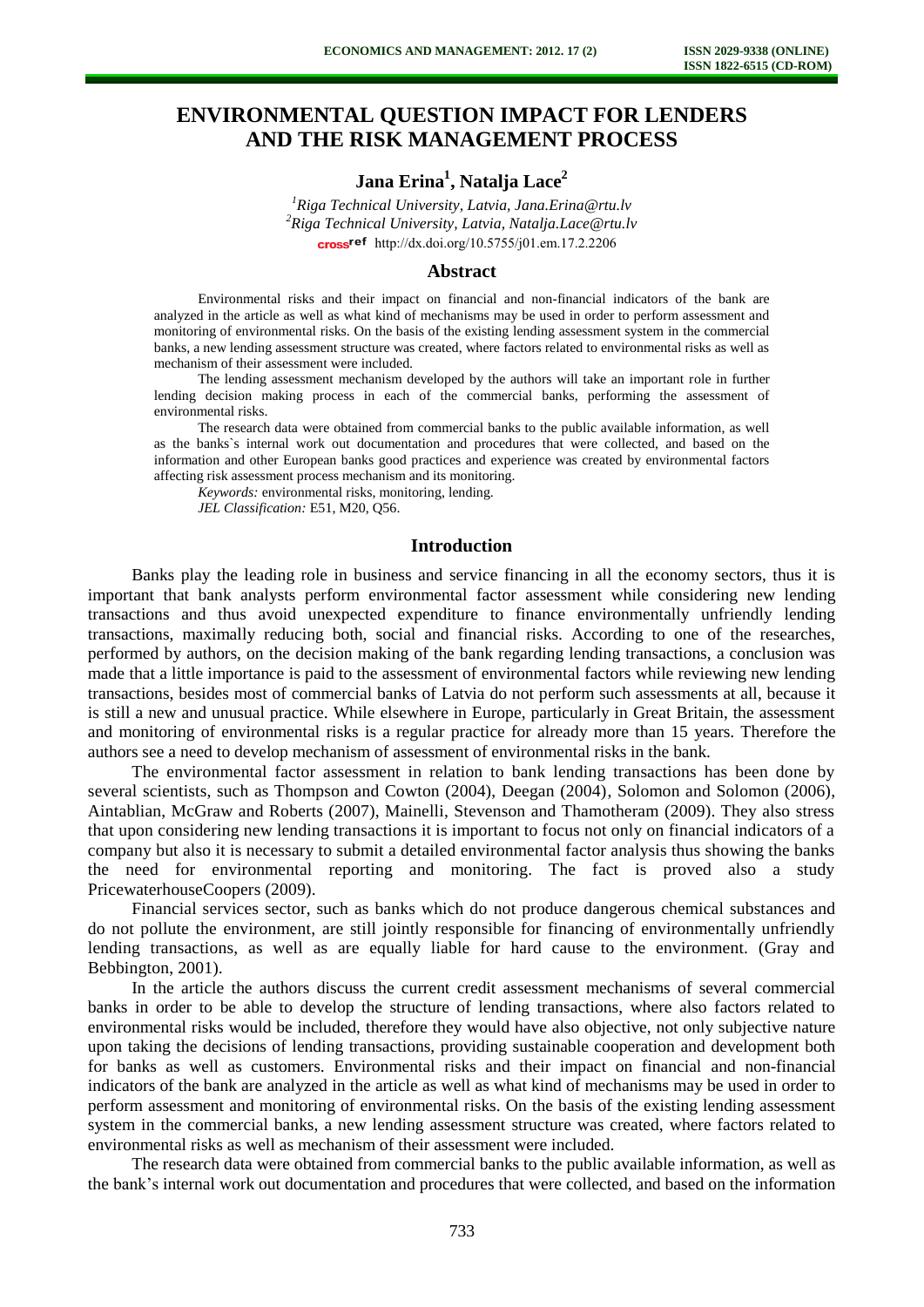and other European banks good practices and experience was created by environmental factors affecting risk assessment process mechanism and its monitoring.

The purposes of this research are to develop the lending environmental risk evaluation mechanism for banks, and establish its subsequent monitoring process and management.

To achieve the goal were used quantitative and qualitative methods, including the method of sociologic research, monographic and descriptive method.

### **Literature review**

Scientific literature provides a lot of discussion and stresses that only based on effective assessment of social and environmental factors banks will be able ensure sustainable development of financial services. The importance of environmental risks is lending assessment has been addressed by a number of scientists (Thompson and Cowton, 2004; Weber, 2005; Weber et al., 2003). Based on Grunert et al. (2004) the impact of environmental factors is also called nonfinancial factors. For instance, Thompson and Cowton (2004) in their study defined three determining risks which can have an impact on corporate lending transactions in the field of environmental factors: indirect and direct risks, as well as a bank reputation risk. A similar research was also done by Aintablian et al. (2007) who found out that environmental factors can have an impact not only to financial indicators of banks but also on reputation, thus upon corporate lending it is important to assess also environmental factors, as well as strict monitoring of them and introduction of a special system. The issue of potential threats to reputation upon considering new lending transactions with regard to impact of environmental factors is also referred to in a number of annual statements of European financial services, such as Bank Track (2007), European Bank for Reconstruction and Development (2007). Also Kolk, Levy and Pinkse (2008) points out to the impact of environmental factors on bank reputation. Whereas, in relation with direct risks several authors mention that banks should not finance such lending transactions, where as warranty serves property with high environmental pollution, because in case of lending default the bank will take over this property in its possession along with environmental pollution, which will create additional costs for its prevention to be able to find new owner for this property for adequate price, because anybody will not want to acquire it with pollution (Kneipper and Hooks, 1990; Busch, 1991). As well as there exists risk by financing purchase of equipment, because very often by the end of contractual liabilities, their owners are the banks, in result of which they always are responsible for environmental risk as company, which has undertaken financial liabilities (Frye, 1998). But according to statement of Case (2000), then the indirect risks very often are related with higher risk than direct ones, so, for example, borrower's ability to repay lend, as well as decrease of guarantee value, therefore they are more important.

Nature of risk management concept is that it is tended to logical and systematic method, which makes identification, analyzing, processing and monitoring on the base of risks, which is pointed to decrease of losses of organization and to obtain maximal profitability (Richardsson et al., 2005). Several authors such as Case (2000), Barannink (2001), Coulson and Dixon (2004) have created components of risk management in lending process, attention of which are pointed to environmental importance. Weber (2005) has directly discussed how risk management operates and how it can be integrated by performing monitoring of environmental risks. Whereas, Kang and Kim (2005) suggests division of risk management process in five parts: by identifying credit rating should be taken into account borrower's default risk, calculation of costs, pricing, monitoring and formation of documentation. In case of default risk also banks should form special reserves, as well as they should perform sale of credit guaranties, which can create losses in case of market fluctuations. As stated by Stein (2005), then also pricing is important stage, which intends additional payments for untimely repaid lending, which will create additional costs and possible losses by making restructuring processes of lending to promote recovery of customers' solvency. Thereby it is important for banks to implement also environmental risk management processes according to risk management system, formed by Kang and Kim (2005), to avoid of lending, which create threats to environment, in such a way creating also motivation from the side of banks and clients, as well as by undertaking socially corporative responsibility. Similarly, the banks should include in lending contracts not only issues related with finances and special provisions, but also environmental factors, in such a way ensuring regular monitoring of loans and notifying of their non-fulfillment. One more issue, established by banks, where environmental risk monitoring is successfully implemented, is that very often clients do not want to sign lending contracts, where are included special provisions in relation with environmental risk, as well as insufficient knowledge of employees for implementation of such kind of policy (Inter-American Investment Corporation).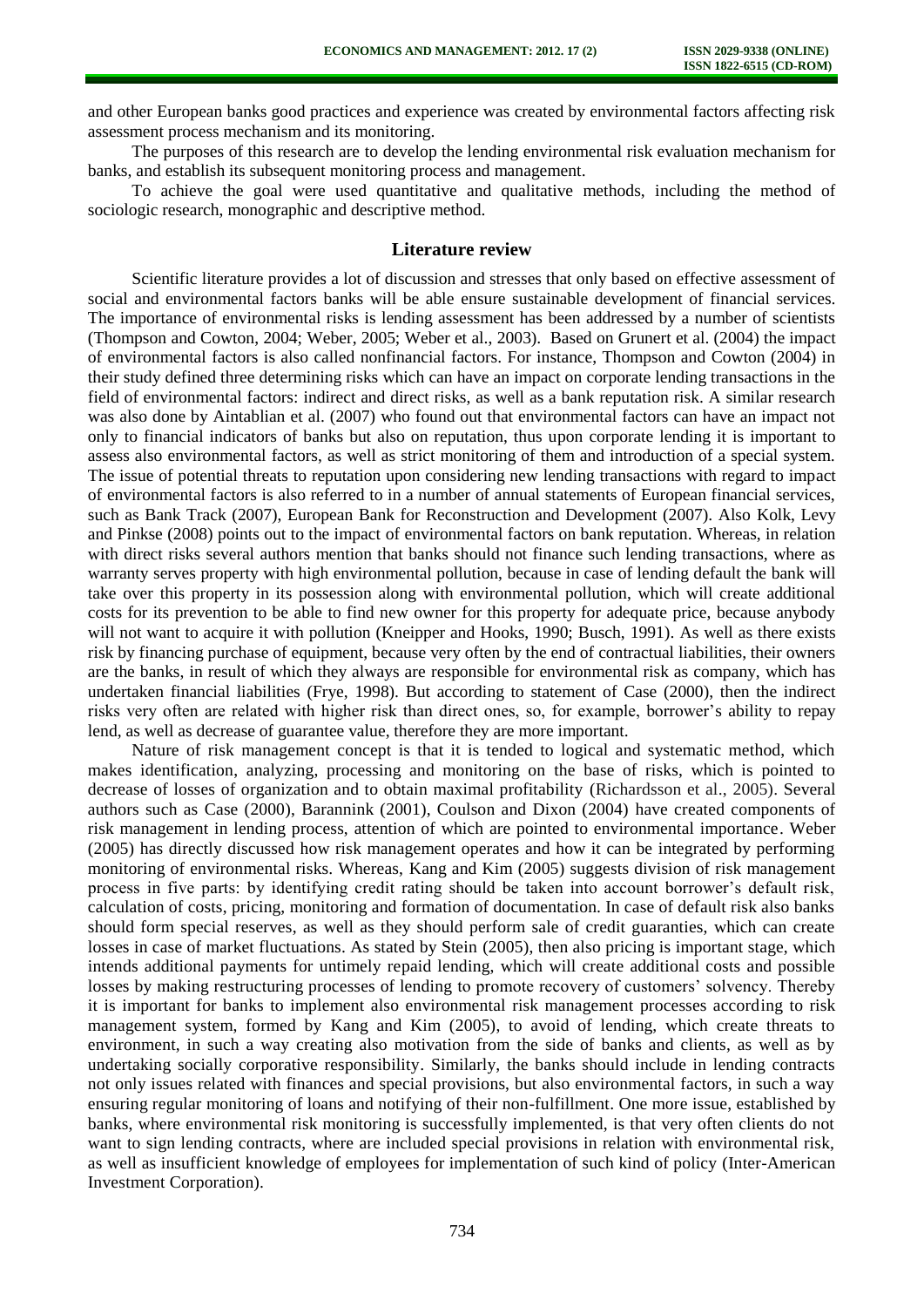On the base on International Finance Corporation (2008) environmental risks can be divided in three categories: high, medium and low. To high risk sectors are included mining, large-scale forestry, and complexes of manufacturing plants, oil and gas development, non-ferrous metal processing, paper manufacturing, fertilizers, hazardous waste storage, large-scale tourism development, and transport projects. Whereas, as medium risk are referred small-scale agriculture, manufacturing of food products, manufacturing of leather products, food product processing, manufacturing of timber products, but low – for business service sectors, education and training, health, art, provision of various services. Also Gray (1994) suggests division of environmental risk in three categories, which a little bit differ from International Finance Corporation (2008). So, for example, Gray (1994) includes manufacturing of leather products in group of low risk.

# **Methodology**

The authors made qualitative analysis of: 1) the scientific literature on environmental risks assessment for lending deals, and 2) information about the five Latvian commercial banks publicly available from their home pages and banks' internal documentation and procedures. It was done with the purpose to specify: 1) needs for allocation of risk monitoring in lending procedure and 2) activities required for decrease of environmental risks in lending deals. In the results new structure of lending procedure was formed.

Types of environmental risks were selected from scientific literature and split into categories according to the NACE codes of industry classification and risk level. Approach for interest rate calculation was elaborated taking into account commercial banks' practice of lending deals.

The results of carried out analysis was verified by use of focused interview, which was represented by one entrepreneur, the basic activity of which was directed to renewable power resources, two lending managers from banks, as well as two persons with practical experience in environmental risk management.

# **Research data**

According from Latvian Statistical Year Book NACE  $2<sup>nd</sup>$  redaction by mode of operation in the Latvia are twenty sectors, which authors based on scientific literature were to divide into two categories what were verified with the help of focus group, how it is illustrated in table 1.

| The environmental factors affecting sectors               | The environmental factors not affecting sectors             |  |  |  |
|-----------------------------------------------------------|-------------------------------------------------------------|--|--|--|
| $A$ – agriculture, forestry and fishing                   | $K$ – financial and insurance activities                    |  |  |  |
| $B$ – mining and quarrying                                | $L$ – real estate activities                                |  |  |  |
| $C$ – manufacturing                                       | M – Professional, scientific and technical activities       |  |  |  |
| $D$ – electricity, gas, steam and air conditioning supply | $N$ – administrative and support service activities         |  |  |  |
| E – water supply, sewerage, waste management and          | O – public administration and defense; compulsory social    |  |  |  |
| remediation activities                                    | security                                                    |  |  |  |
| F - construction                                          | P - education                                               |  |  |  |
| G - wholesale and retail trade; repair of motor vehicles  | $Q$ – human health and social work activities               |  |  |  |
| and motorcycles                                           |                                                             |  |  |  |
| H – transportation and storage                            | $R$ – arts, entertainment and recreation                    |  |  |  |
| I – accommodation and food service activities             | $S$ – other service activities                              |  |  |  |
| $J$ – information and communication                       | U – activities of extraterritorial organizations and bodies |  |  |  |

### **Table 1.** The sector breakdown by environmental factors

On the base of current decision making scheme for lending in banks and scientific literature, the authors made new decision making model for lending, where also environmental factors were included. After involvement of focus group, decision making structure, formed by authors, was almost completely approved, except stage of decision making, where the focus group reached the conclusion: "that at taking lending decision, corporate social responsibility should be undertaken not only by client's side, but also by banks". Thereby the authors supplemented their initial decision taking structure, taking into account proposals of focus group, which is illustrated in figure 1.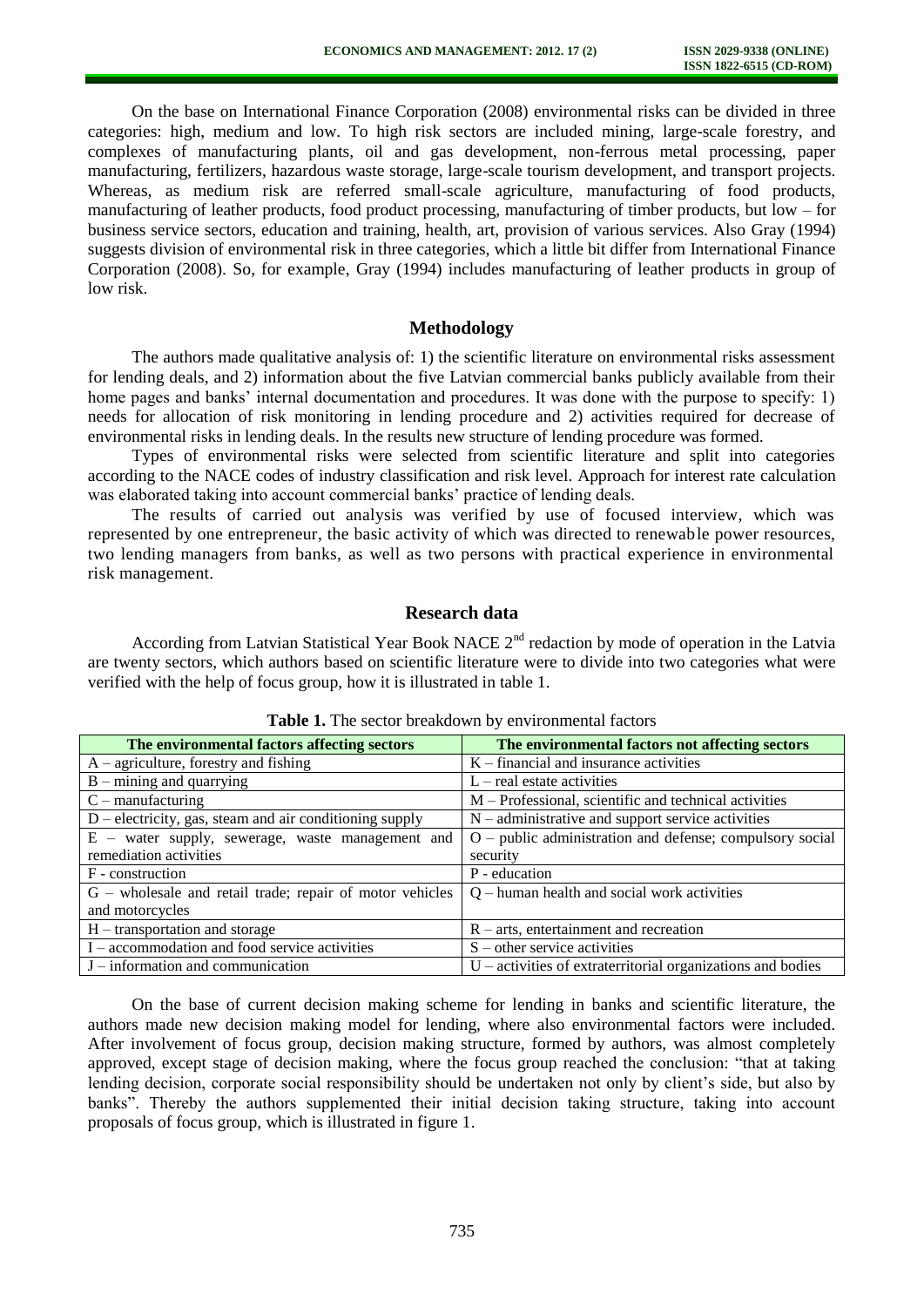

**Figure 1.** Lending decision making structure

According to International Finance Corporation (2008) and Gray (1994) taking as the base division of sub-sectors of Central Statistical Bureau of Latvia and information, summarized in table 1, the authors created table for lending risk assessment and determined interest rates for lending, taking into account possible environmental threats, applying it to specificity of Latvian sectors and commercial banks. Also the authors divided environmental risks in three groups:  $A1$  – low risk sectors,  $B1$  – medium risk sectors, and C1 – high risk sectors.

Performing verification of table 2 with mediation of focus group, it was completely approved. As well as authors' proposal that in such sectors as agriculture, fishery, electricity generation, and in tourism and catering services can be applied the lower risk level  $-A1$ , if in these sectors are used renewable resources or they have concluded contracts with other enterprises on further usage of waste, created during manufacturing, in renewable resources.

This kind of environmental risk assessment will initially ahead for customers and banks alike take responsibility for environmental risk threats, as well as will be one of the early stages of lending and environmental risk management.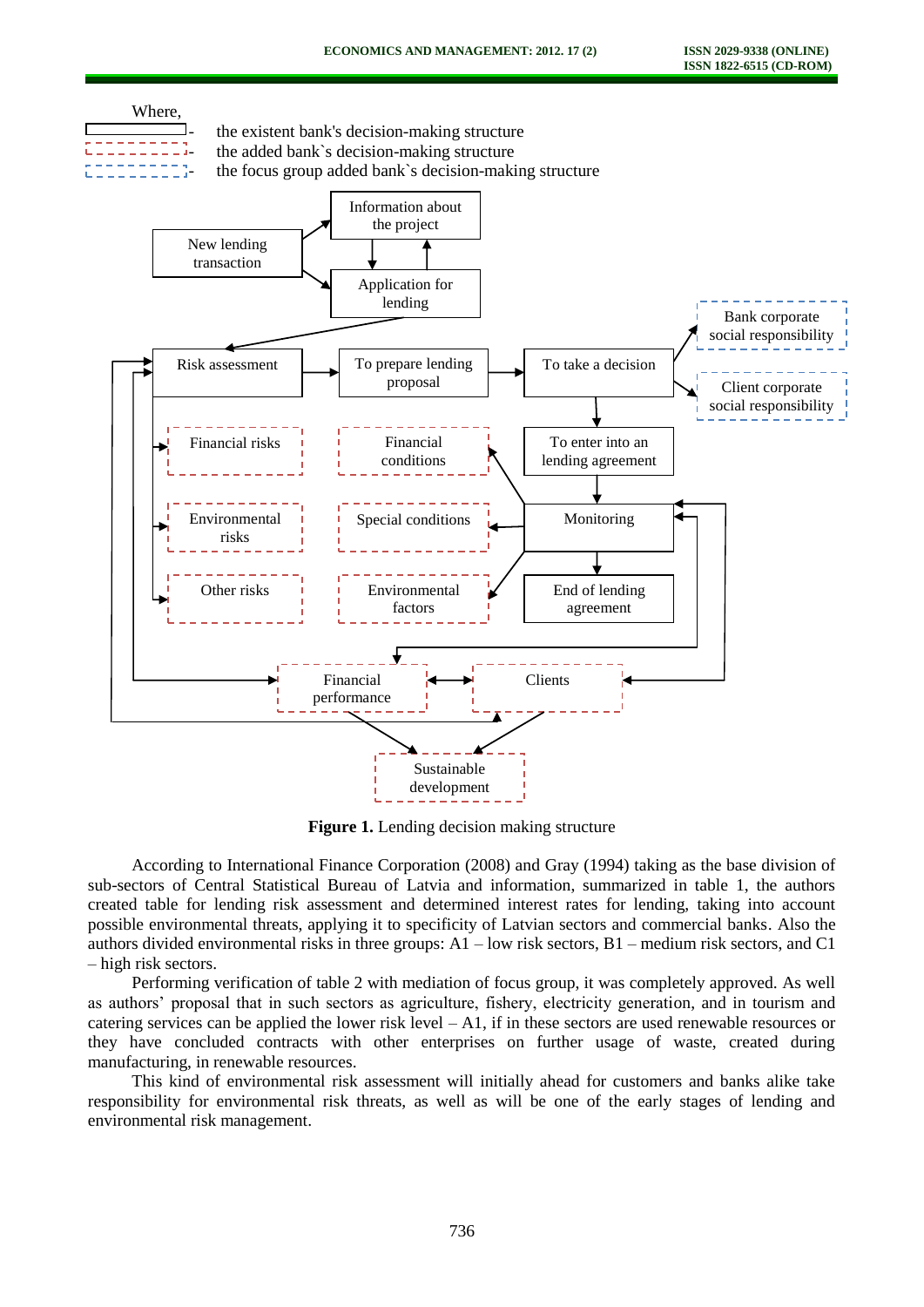| A1                                                                                  | B1                                    | C1                              |
|-------------------------------------------------------------------------------------|---------------------------------------|---------------------------------|
| Forestry and logging                                                                | Crop and animal production,           | Manufacture of coke and         |
|                                                                                     | hunting and related service           | refined petroleum products      |
|                                                                                     | activities                            |                                 |
| Manufacture of food products, beverages,                                            | Fishing and aquaculture               | Land transport and transport    |
| tobacco products,                                                                   |                                       | via pipelines, water transport, |
|                                                                                     |                                       | air transport                   |
| Printing and reproduction of recorded media                                         | Mining of coal and lignite,           | Manufacture of paper and        |
|                                                                                     | quarrying                             | paper products,                 |
| Manufacture of computer, electronic and                                             | Manufacture of basic                  | Manufacture of motor            |
| optical products, electrical equipment                                              | pharmaceutical products and           | vehicles, trailers and semi-    |
|                                                                                     | pharmaceutical preparations           | trailers                        |
| Manufacture of textiles, wearing apparel,                                           | Manufacture of basic metals,          | Manufacture of rubber and       |
| leather and related products                                                        | fabricated metal products, except     | plastic products                |
|                                                                                     | machinery and equipment               |                                 |
| Repair and installation of machinery and                                            | Other manufacture                     | Manufacture of other non-       |
| equipment                                                                           |                                       | metallic mineral products       |
| Water collection, treatment and supply,                                             | Electricity, gas, steam and air       |                                 |
| sewerage                                                                            | conditioning supply                   |                                 |
| Remediation activities and other waste                                              | Waste collection, treatment and       |                                 |
| management services                                                                 | disposal activities, materials        |                                 |
|                                                                                     | recovery                              |                                 |
| Construction of buildings, civil engineering,                                       | Wholesale and retail trade; repair    |                                 |
| specialized construction activities                                                 | of motor vehicles and                 |                                 |
|                                                                                     | motorcycles                           |                                 |
| Publishing activities, motion picture, video and                                    | Warehousing and support               |                                 |
| television production, sound recording and                                          | activities for transportation, postal |                                 |
| music publishing activities, programming and                                        | and courier activities                |                                 |
| broadcasting activities, telecommunications,                                        |                                       |                                 |
| computer programming, consultancy and                                               |                                       |                                 |
| related activities, information service activities                                  |                                       |                                 |
| Financial service activities, insurance,                                            | Accommodation and food service        |                                 |
| reinsurance and pension funding, activities                                         | activities                            |                                 |
| auxiliary to financial services                                                     |                                       |                                 |
| Real estate activities                                                              | Veterinary activities                 |                                 |
| Legal and accounting activities, activities of                                      |                                       |                                 |
| head offices, management consultancy                                                |                                       |                                 |
| activities, architectural and engineering                                           |                                       |                                 |
| activities, scientific research and development,<br>advertising and market research |                                       |                                 |
| Employment activities, travel agency, tour                                          | Manufacture of wood and of            |                                 |
| operator and other reservation service and                                          | products of wood and cork,            |                                 |
| related activities, security and investigation                                      | except furniture; manufacture of      |                                 |
| activities, services to building and landscape                                      | articles of straw and plaiting        |                                 |
| activities, office administrative                                                   | materials                             |                                 |
| Public administration and defense; compulsory                                       | Manufacture of furniture              |                                 |
| social security                                                                     |                                       |                                 |
| Education                                                                           | Rental and leasing activities         |                                 |
| Human health activities, residential care                                           | Repair of computers and personal      |                                 |
| activities, social work activities without                                          | and household goods, other            |                                 |
| accommodation                                                                       | personal service activities           |                                 |
| Creative, arts and entertainment activities,                                        |                                       |                                 |
| libraries, archives, museums and other cultural                                     |                                       |                                 |
| activities, gambling and betting activities,                                        |                                       |                                 |
| sports activities and amusement and recreation                                      |                                       |                                 |
| activities                                                                          |                                       |                                 |
| Activities of membership organizations                                              |                                       |                                 |
| Activities of extraterritorial organizations and                                    |                                       |                                 |
| bodies                                                                              |                                       |                                 |

|  | Table 2. Environmental risk breakdown by categories |  |  |  |  |
|--|-----------------------------------------------------|--|--|--|--|
|--|-----------------------------------------------------|--|--|--|--|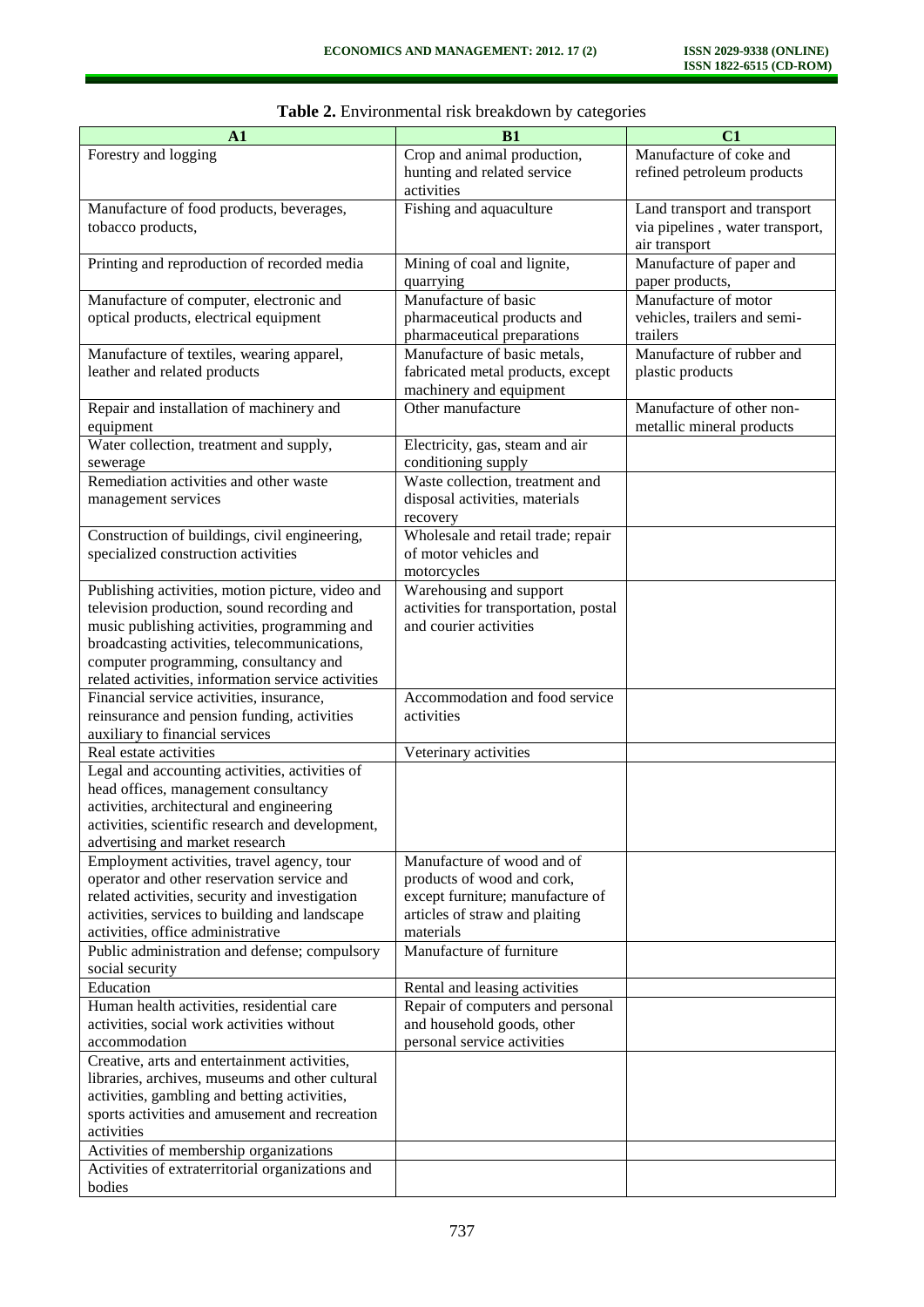Using the bank`s lending interest rate existing policy and the results from focus group, created lending interest rate calculation policy by authors, that are directly related with the environmental risk assessment, as it shown by the following formulas.

A1 – low risk for environment. In this level of lending transactions, it is possible to leave the banks minimum interest rate without additional interest rates lifting:

$$
c = b + 0\% \tag{1}
$$

B1 – medium risk for environment. In B1 level of lending transactions the standard commercial banks set interest rate should be increased by 0,75%, because in this sector transactions exist the threat of environmental risk. In exceptional cases sectors, on the other hand, as the authors mentioned above, may apply a reduced rate of interest as defined in the B1 transactions:

$$
c = b + 0,75\% \tag{2}
$$

In exceptional cases for environmental risk:

 $c = b + 0, 25\%$  (3)

C1 – high risk for environment. In these sectors lending transactions in the case of a company for the not corrected action can be a serious threat to the environment and also for the commercial banks, with lending such as the bank of reference interest rate should be increased by 1.25%:

 $c = b +1, 25\%$  (4)

Where

c – lending interest rate

b – bank standard rate

# **Conclusion**

During the research the authors came to a conclusion that banks, which are performing the environmental risks assessment, pay only a formal attention to that and after the lending decision is taken no meaning is given any longer to that as well as the further monitoring is not performed, thus exposing the image and reputation of the bank to the environmental risks. Therefore it is even more important to develop the assessment of lending criterions in relation to the issues of environmental risks and quality further monitoring of them until the end of lending liabilities.

Basically, all commercial banks of Latvia have developed a lending valuation policy or rating system, setting the interest rate of the granted credit, without taking into account the environmental risks, but taking account only lending risks. Upon the assessment mechanisms of environmental risks, which are developed by the authors, with number influencing factors included, such as lending valuation, setting customer's rating and the monitoring process of it, banks will be able to make a quality assessment of influencing factors of environmental risks and their possible threats to banks, as well as to develop the sustainable mutual cooperation between the bank and customer. The lending assessment mechanism developed by the authors will take an important role in further lending decision making process in each of the commercial banks, performing the assessment of environmental risks, also they management process.

Decision making structure for lending and environmental risk assessment, formed in the article, is only the part of environmental risk management processes, thereby the authors consider as necessary to perform elaboration, development and implementation of further environmental risk management in commercial banks.

### **References**

- 1. Thompson, P., & Cowton, C. J. (2004). Bringing the environment into bank lending: implications for environmental reporting. British Accounting Review, 36(2), 197–219.
- 2. Deegan, C. (2004). Introduction. The Legitimising Effect of Social and Environmental Disclosures a Theoretical Foundation. Accounting, Auditing and Accountability Journal, 15 (39), 282-311.
- 3. Solomon, J. F., & Solomon, A. (2006). Private, social, ethical and environmental disclosure. Accounting, Auditing and Accountability Journal, 19(4), 564–592.
- 4. Aintablian, S., McGraw, P. A., & Roberts, G. S. (2007). Bank monitoring and environmental risk. Journal of Business Finance and Accounting, 34(1), 389–401.